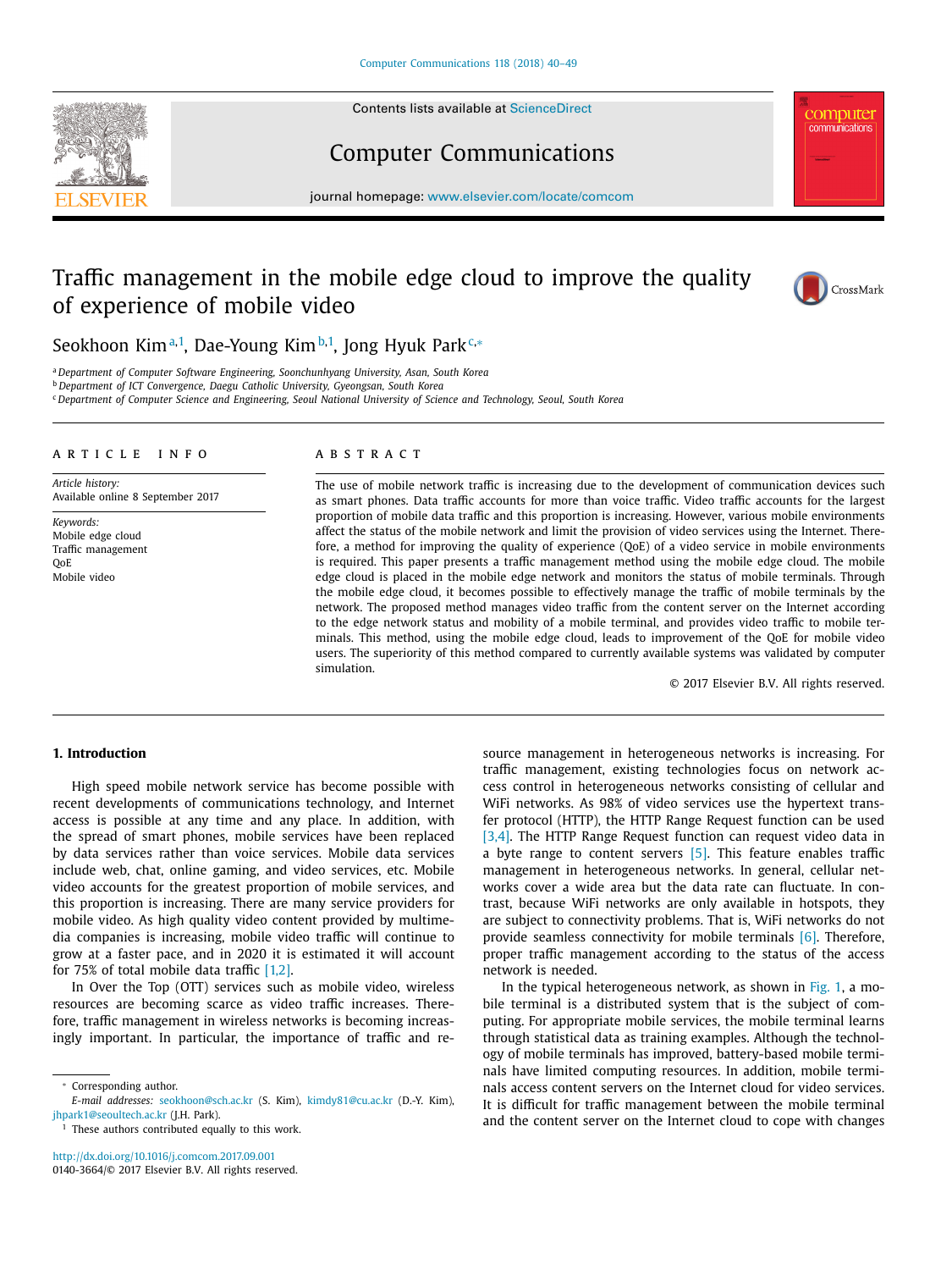<span id="page-1-0"></span>

**Fig. 2.** Network system for the mobile edge cloud [\[7\].](#page--1-0)

in status of the access network. Therefore, to improve the quality of experience (QoE) for users, a novel approach to the traffic management is required. This paper proposes an improved traffic management scheme using the edge cloud in the access network.

Mobile edge computing (MEC) is known as the edge cloud. The MEC moves computing resources from the Internet cloud to the access network. The MEC server organizes the edge cloud for the access network. Thus, mobile terminals can use the edge cloud for computing. The edge cloud provides the mobile terminals with low latency and improved bandwidth utilization  $[7-10]$ . As the edge cloud measures the status of the access network, a traffic management scheme employing the edge cloud can efficiently manage video traffic for mobile video services using the measured information. The MEC server estimates the access network status and applies policies for traffic management. It receives video traffic from the content server in advance and manages the traffic such that seamless service of the mobile terminal is maintained. In addition, the MEC server monitors the bandwidth required for the video service of the mobile terminal and instructs the mobile terminal to combine the cellular and WiFi networks to compensate for insufficient bandwidth. Therefore, the proposed traffic management scheme can lead to QoE improvement for mobile video services.

The remainder of this paper is organized as follows. Section 2 discusses the related work on the MEC in the mo-bile edge cloud and traffic management. [Section](#page--1-0) 3 presents the proposed traffic management and network architecture for the scheme. In [Section](#page--1-0) 4, the performance is evaluated through computer simulation. Finally, [Section](#page--1-0) 5 concludes the paper.

## **2. Related work**

#### *2.1. Mobile edge computing (MEC)*

The mobile edge cloud is organized by MEC servers in the access network. The MEC server is placed in a base station of the access network, and provides cloud services to mobile terminals in the access network. Mobile terminals with insufficient resources can use storage and computing resources of the MEC server. Fig. 2 shows the MEC network. As mentioned above, the MEC has moved the capabilities of the Internet cloud to the access network. The

access network is connected to the MEC server in the edge cloud and the MEC server can monitor transmitted traffic in the access network. This enables various types of computing in the access network [\[7–9\].](#page--1-0)

First, the MEC server can easily determine the status of the access network. It obtains statistics of the network status through relayed traffic via the MEC server. The parameters of the access network can be adjusted by analyzing the statistics. The access network can be managed efficiently through parameter adjustment. Second, the MEC server can understand the service information of mobile terminals. It also obtains statistics of service characteristics of mobile terminals. The service parameters of the mobile terminal can be controlled by analyzing the service statistics.

In general, data storage and analysis are performed in the Internet cloud. However, by employing the mobile edge cloud, these functions are carried out in the access network. Therefore, adaptive parameters can be used quickly and, thus, QoE for services can be improved.

#### *2.2. Traffic management techniques*

The key to traffic management for mobile video is to maintain the required bandwidth for video services in heterogeneous networks. Existing methods involve switching a network between cellular and WiFi to obtain better bandwidth or managing total bandwidth as common radio resources (CRR) in heterogeneous networks. The network switching scheme assumes that a network with better signal strength can provide better bandwidth but high signal strength does not guarantee better bandwidth because of various network elements. In general, a combination of service elements is used to switch the network in heterogeneous networks [\[11\].](#page--1-0) The CRR scheme selects a proper network according to usage of whole radio resources in the heterogeneous network to satisfy the service required bandwidth [\[12–15\].](#page--1-0)

Typical traffic management employs user preference to guarantee the required bandwidth. According to the user preference, a mobile terminal selects a network for mobile video services and manages buffers to guarantee the required bandwidth. A video player on the mobile terminal controls the amount of requested traffic for mobile video services according to available bandwidth